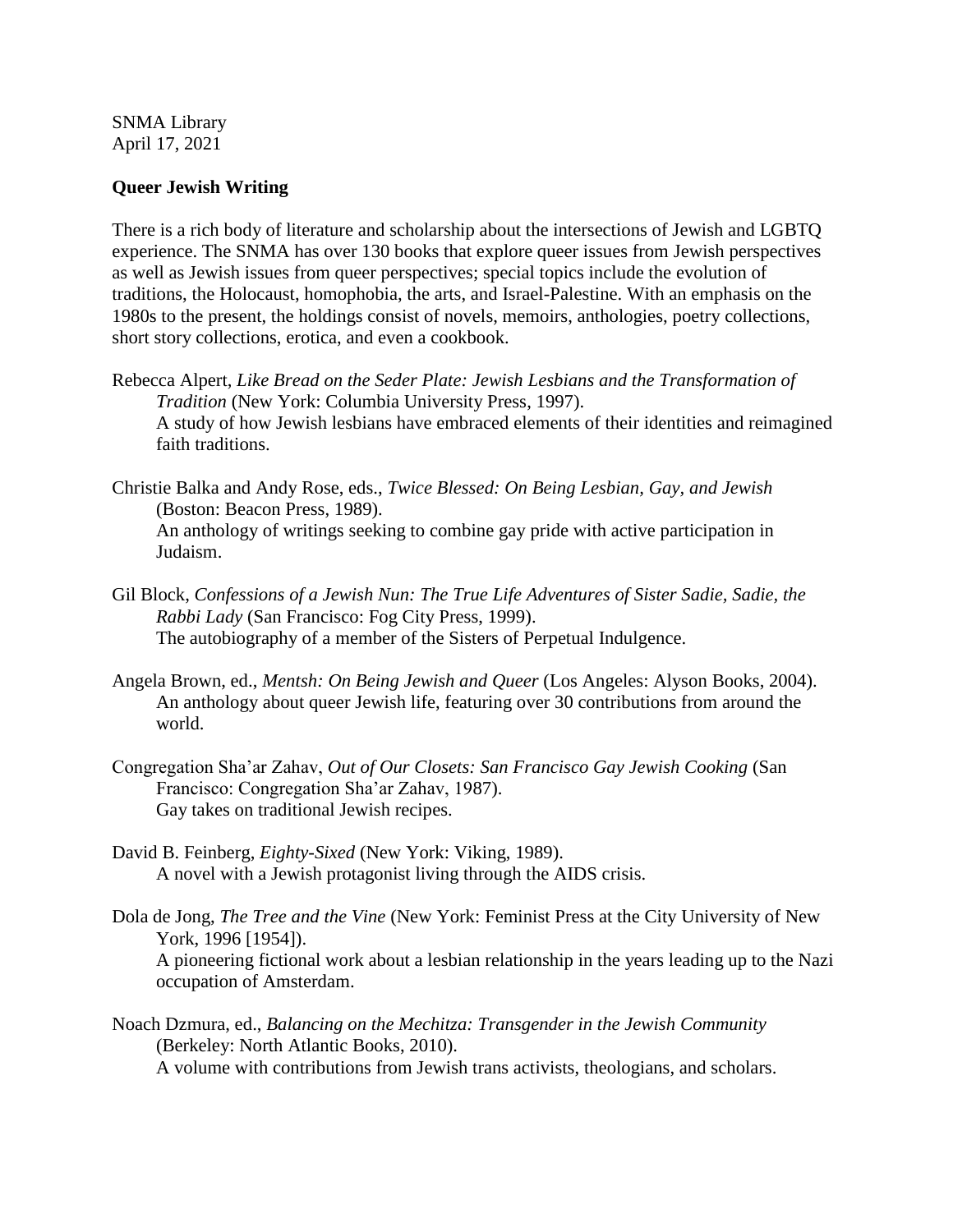- Julie R. Enszer, ed., *Milk and Honey: A Celebration of Jewish Lesbian Poetry* (New York: A Midsummer Night's Press, 2011). A poetry anthology about relationships, ethics, family, politics, and community.
- Wayne Hoffman, *Sweet Like Sugar* (New York: Kensington Books, 2011). A novel about the relationship between a young Jewish man and an Orthodox rabbi.
- Daniel M. Jaffe, *Jewish Gentle and Other Stories of Gay-Jewish Living* (Maple Shade, NJ: Lethe Press, 2011). Short stories that variously deal with the gay Jewish experience.
- Melanie Kaye/Kantrowitz, *My Jewish Face & Other Stories* (San Francisco: Spinsters/Aunt Luke Book Co., 1990) A book of interconnected short stories about the coming of age and coming out of a daughter of the Jewish Left.
- Melanie Kaye/Kantrowitz and Irena Klepfisz, eds., *The Tribe of Dina: A Jewish Women's Anthology* (Boston: Beacon Press, 1989). A diverse collection of essays, stories, memoirs, poems, and interviews about Jewish women's experience and feminism.
- Irena Klepfisz, *Dreams of an Insomniac: Jewish Feminist Essays, Speeches, and Diatribes*  (Portland: Eighth Mountain Press, 1990). Writings on Israel-Palestine, homophobia, anti-Semitism, motherhood, and the Holocaust.
- Edith Konecky, *Allegra Maud Goldman* (New York: Feminist Press at the City University of New York, 1990 [1976]). A novel about a Jewish girl in 1930s Brooklyn.
- Lisa Kron, *2.5 Minute Ride and 101 Humiliating Stories* (New York: Theatre Communications Group, 2001). Two solo performance works about Jewish and lesbian identity by Lisa Kron.
- Joy Ladin, *Through a Door of Life: A Jewish Journey between Genders* (Madison: University of Wisconsin Press, 2012). A memoir of a transgender Orthodox Jewish literature professor.
- Raphael Lev, *Journeys & Arrivals: On Being Gay and Jewish* (Boston: Faber & Faber, 1996). A collection of personal and critical essays about Jewish and gay identities.
- Michael Lowenthal, *The Same Embrace* (New York: Dutton, 1998). A novel about twin brothers confronting their relationship, religion, and sexuality.
- Lawrence Mass, *Confessions of a Jewish Wagnerite: Being Gay and Jewish in America* (London: Cassell, 1994).